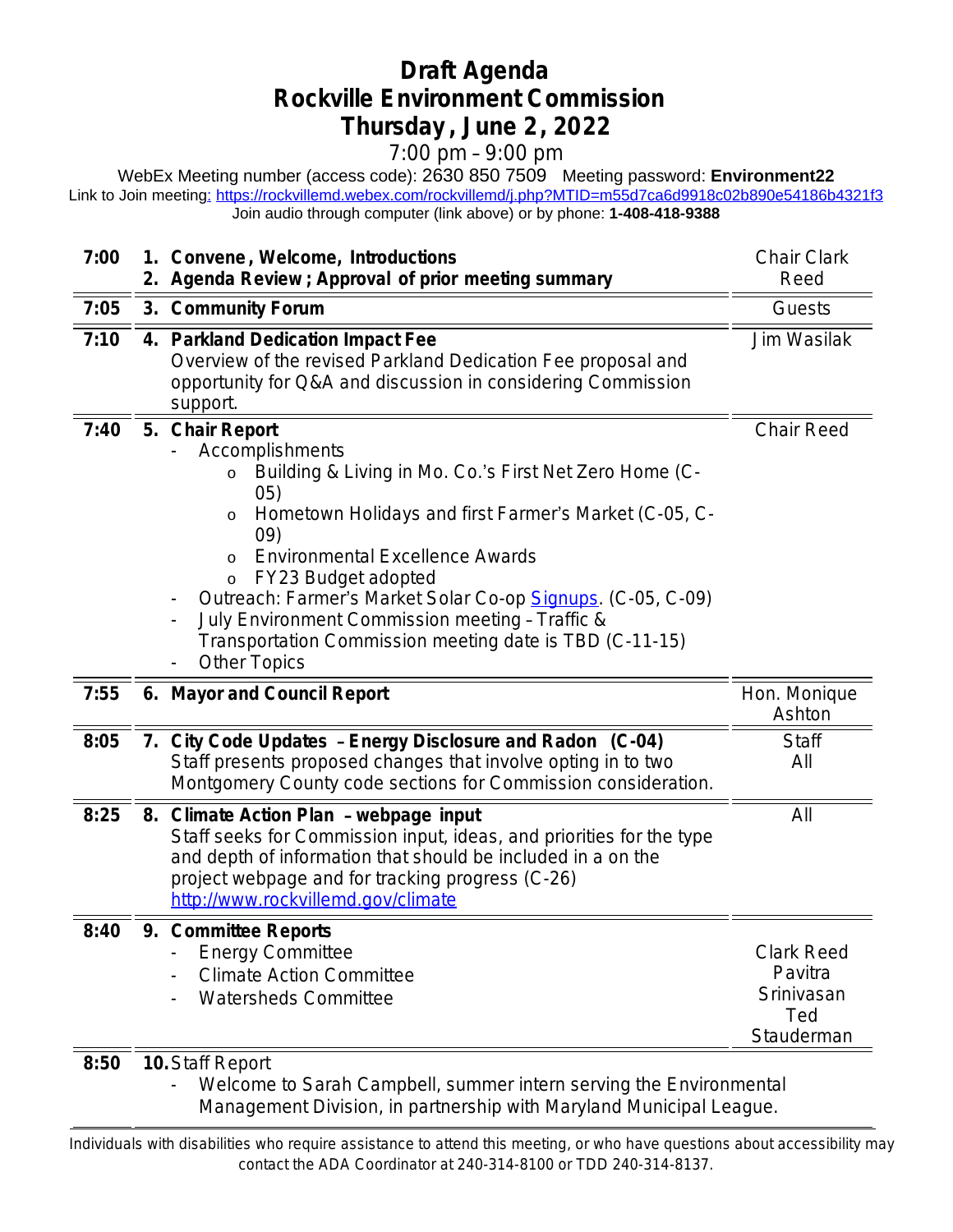- City funding was approved in the FY23 budget for \$1M to contribute to **Phase 1 LED streetlight upgrades** planned for FY2023 to replace 1,799 fixtures. Staff applied for an MEA grant to offset the costs and is working to finalize the official Pepco rebates pre-approval paperwork. (M-02)
- FY23 Budget also includes a Sustainability Program Manager, Flood Resiliency grants and Master Plan (C-20, C-21, M-11, M-13), Compost program (C-18), fleet electric vehicle charger Capital Improvement Program (M-06 and M-07), stormwater upgrades (C-20), and additional Rainscapes funding (C-17).
- **REC budget**: Staff was able to get discounts by purchasing in bulk a set of 10 Environmental Excellence Awards, \$400 worth of wildflower seeds, and 12 trash grabbers. Two salt kits were requested which could be purchased with FY23 funds.
- **Rockville Community Electric Vehicle Readiness Planning (CAP-11)**: The paperwork is nearly finalized to begin work with COG and a consultant to develop the plan to examine community and fleet electric vehicle charging and permitting processes. The July 14 commission meeting with transportation will help inform first steps.
- **City Hall energy efficient lighting update** (M-01): The 2nd floor upgrades are complete and reimbursement paperwork is in progress. Rockville was awarded the grant application to Maryland Smart Energy Communities for 3rd floor lighting upgrades, window film and thermostats. The Grant Agreement will go to Mayor and Council for approval and a City funding request for the project upfront costs will be submitted as an FY23 budget amendment this summer.
- **6 Taft Court or Maintenance Facility Solar:** Staff has received and is reviewing the final version the report for the 6 Taft Court and Maintenance Facility solar/microgrid feasibility assessment. Staff has made progress identifying contract mechanisms for solar once technical site assessments confirm feasibility (M-04).
- Staff continues to work with Pepco to install electric vehicle charging stations. Site reviews are being finalized (C-11).
- The City was invited to join an electrification workgroup (C-06) and a naturebased infrastructure for climate solutions workgroup (M-09) with Montgomery County.

Mayor and Council

- July 11: Point of Sale Energy Disclosure (C-04) and Radon testing requirements; MSEC Budget Amendment Request
- July 18: Comprehensive Plan implementation update
- TBD: RedGate revised plans

Future Outreach Events (C-09, C-13, C-05, C-17, C-25)

- Solar Info Sessions, to include information on Access Solar a new lowmoderate income solar financing program: 6/17 at Noon; 7/14 at 6pm; 8/18 at Noon.
- EV Co-op info Sessions: 1st Wednesday of each month: <https://mygreenmontgomery.org/event/ask-an-ev-owner-5/all/>

 Individuals with disabilities who require assistance to attend this meeting, or who have questions about accessibility may contact the ADA Coordinator at 240-314-8100 or TDD 240-314-8137.